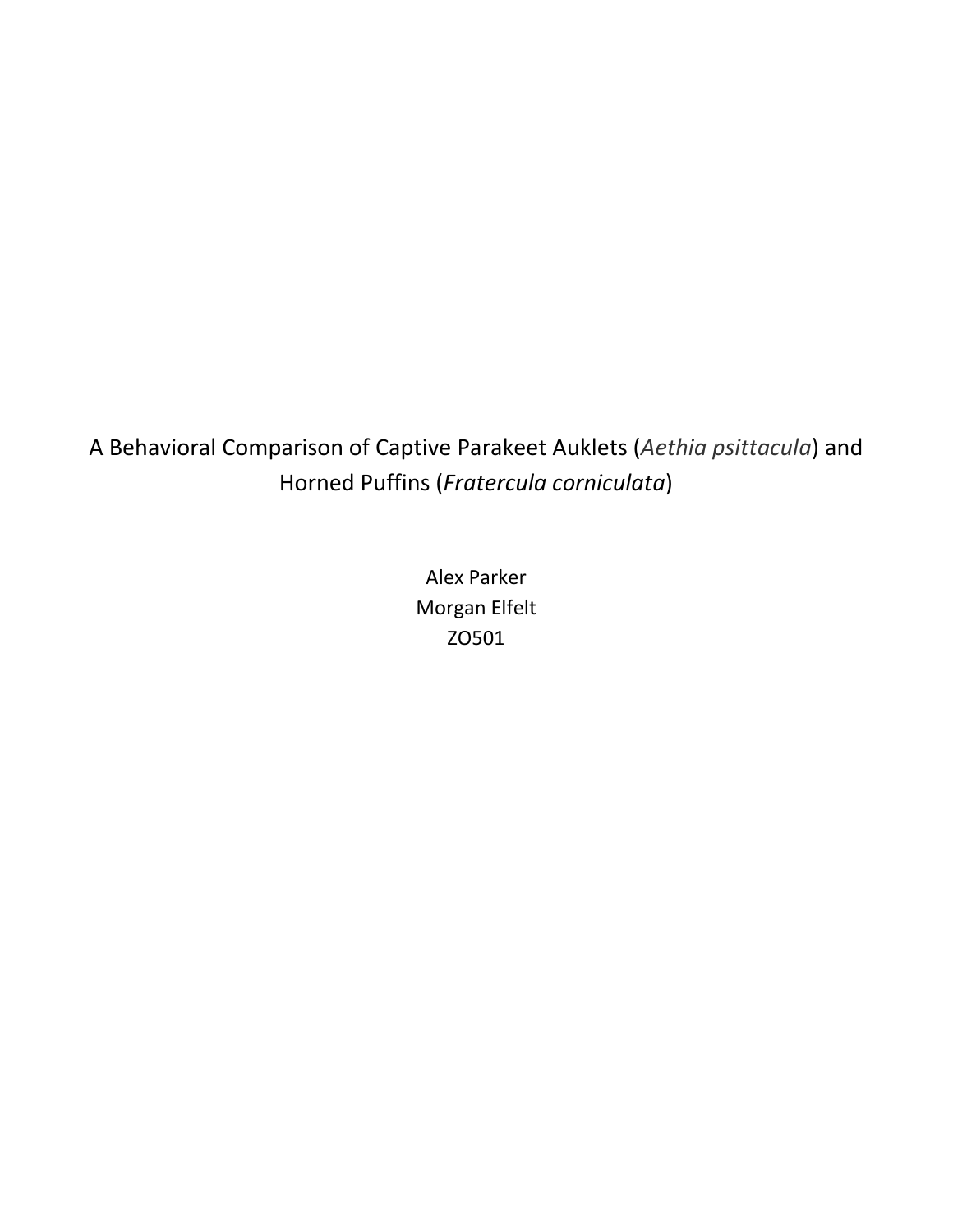#### **Abstract**

We completed a short-term observational study of Parakeet Auklets (*Aethia psittacula*) and Horned Puffins (*Fratercula corniculata*) at the North Carolina Zoological Park in Asheboro, NC. Our objective was to determine differences in time allocation between the species. We found that the Parakeet Auklet was less active than the Horned Puffin, and it also spent more time on land than the Horned Puffin. Further research is needed to draw significant conclusions regarding the behavior of these species.

## **Introduction**

 Parakeet Auklets (*Aethia psittacula*) and Horned Puffins (*Fratercula corniculata*) are both sea birds of the family *Alcidae*. Birds in this family are commonly referred to as auks. All extant auks are able to fly, and are well adapted to aquatic life. Their body shape, feet position, and wing structure make them especially well adapted for swimming and diving (Denlinger 2006). The majority of their life is spent on the open ocean, feeding mainly on fish, crustaceans, and jellyfish. Horned Puffins nest in large colonies on cliff faces, building nests in burrows and crevices. Parakeet Auklets will commonly nest among colonies of puffins, also in rock crevices and burrows (Denlinger 2006). There have been few studies of behavior or interaction between these species in the wild, most likely due to their infrequent terrestrial use (Hatch 2002). The North Carolina Zoological Park in Asheboro, NC maintains an exhibit containing Parakeet Auklets and Horned Puffins, as well as Thick-billed Murres (*Uria lomvia*). We conducted a scan sampling survey to determine differences in activity level and energy allocation. We hypothesized that the larger Horned Puffin would be less active than the smaller Parakeet Auklet because of enclosure size limitations. One zookeeper mentioned that the Horned Puffins did not have sufficient space to fly in the enclosure, but the Parakeet auklets were able to take off and fly within the enclosure.

#### **Methods**

#### *Observation*

We conducted our survey on March 17, 2012 at the North Carolina Zoological Park Rocky Cliff Exhibit. The exhibit is comprised of a steep concrete 'rock' cliff that simulates the nesting sites of both birds and a flowing cold water pool in which they can swim and dive. Prior to our recording, we observed the birds to determine different categories of behavior. The behavior categories we defined were: bathing, swimming, standing/walking, preening, sitting, diving and flying. Bathing was defined as when the birds were splashing on the surface of the water. Swimming was when the birds were floating on the surface of the water. Preening was recorded if the bird was preening while on land or on the water and the location recorded. We chose to define flying, diving, preening, standing/walking, bathing, and swimming as active behaviors, and sitting as a non-active behavior. The focal Horned Puffin was chosen because it had a noticeable dark spot on its wing, and the focal Parakeet Auklet was chosen because it was doing the same thing (bathing) as the puffin at the beginning of the observation period. We observed the birds starting at 1:00 pm and recorded their behavior every 30 seconds for 75 minutes.

#### *Analysis*

 We analyzed the data by counting the number of occurrences for each behavior, and dividing by 150 (the total number of observations) to determine the total percentage of time spent on each activity.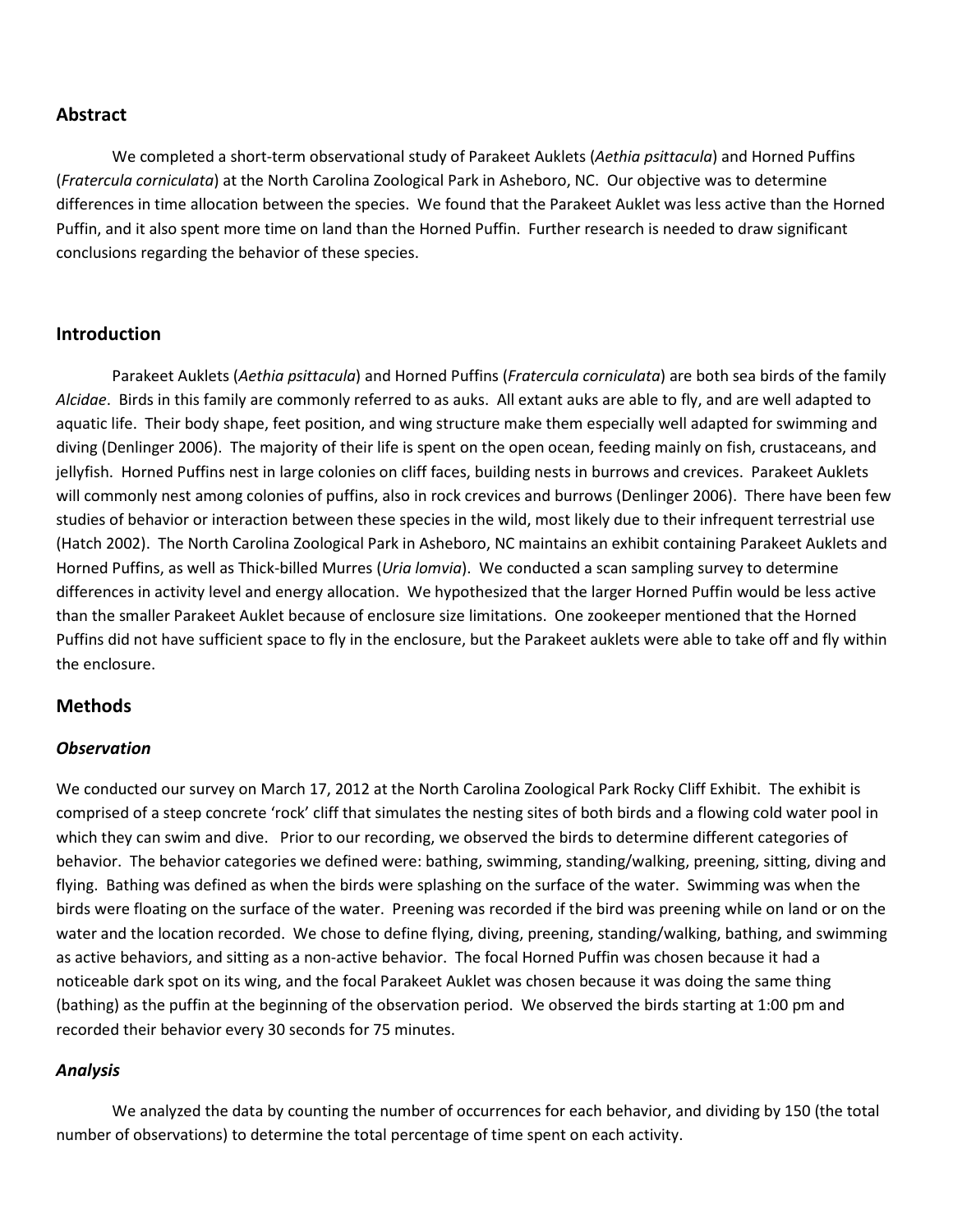# **Results**

Time allocation differed considerably between the auklet and the puffin during our study period. The most common behavior of the auklet, with 47% of the observations, was standing/walking (Fig.1). The most common behavior of the puffin, with 52% of the observations, was swimming (Fig.2). The Parakeet Auklet was inactive (sitting) 43% of the time while the Horned Puffin spent only 15% of the time sitting. The least common behavior that was actually observed was bathing, which was only recorded in 1% of the observations. The auklet was observed preening in 7% of the observations and all of these occurrences were on land. The puffin was observed preening 16% of the time with 8% being observed on land and 8% being observed while in the water. In total, the auklet spent only 3% of the time in the water while the puffin spent 60% of the time in the water. We observed both species diving and the Parakeet Auklets flying during the initial observation period, but did not observe either of these behaviors during the survey period.



Figure 1. Time allocation of various behaviors of a captive Parakeet Auklet (*Aethia psittacula*) at the North Carolina Zoological Park over a 75 minute time period using 30-second interval scan sampling.



Figure 1. Time allocation of various behaviors of a captive Horned Puffin (*Fratercula corniculata*) at the North Carolina Zoological Park over a 75 minute time period using 30-second interval scan sampling.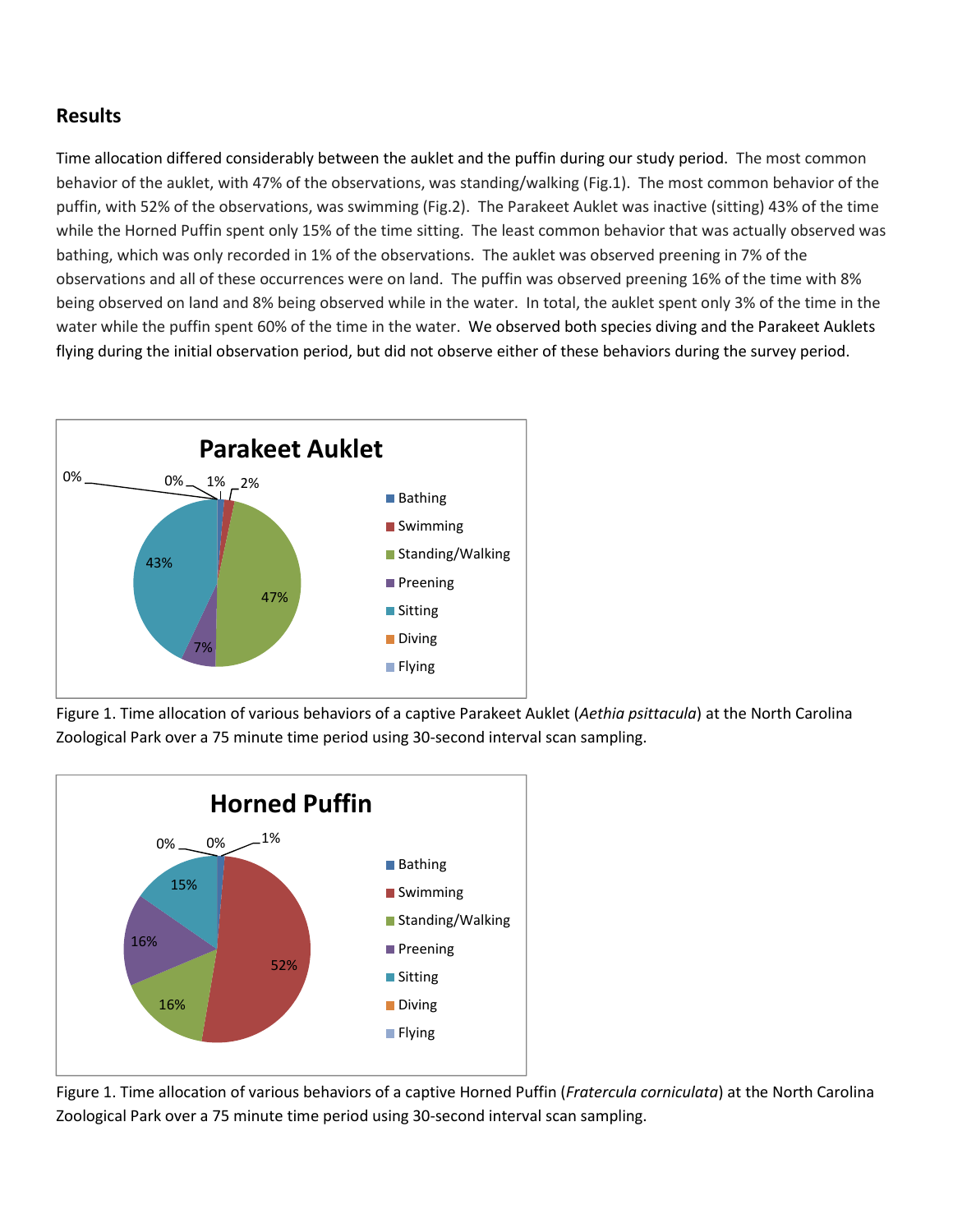# **Discussion**

We hypothesized that the puffin would be less active than the auklet due to its size. This was not supported by our data. This may suggest that the size of the enclosure did not have a significant effect on the activity level of the larger birds. However, during the time the puffin was recorded as "swimming," which we classified as an active behavior, it was simply floating on top of the water with its head tucked, presumably resting. Furthermore, the zookeeper informed us that we were making our observations between the morning feeding and the afternoon feeding, at a time of day that the birds were less active.

Few studies have reported behaviors of Horned Puffins or Parakeet Auklets in captivity or in the wild. The few studies that have been done have focused on mating behavior (Hunter and Jones 1999) or general monitoring methods (Hatch 2002). Our observed behaviors are probably not directly comparable to behavior of wild individuals of these birds, as both of these species spend the majority of their time in the open ocean. Time spent on land is during the nesting season, when birds are focused on egg-laying, chick-rearing, and nest attendance (Hatch 2002).

 In order to make valuable conclusions about auk behavior, captive studies would need to be more intensive, with multiple observation periods of multiple individuals. Behavior of wild auks is difficult to determine using data from captive studies, but comparisons between species in captivity may be useful.

# **Literature Cited**

Denlinger, L.M. 2006. Alaska Seabird Information Series. Unpubl. Rept., U.S. Fish and Wildl. Serv., Migr. Bird Manage., Nongame Program, Anchorage, AK. Accessed online: <http://alaska.fws.gov/mbsp/mbm/seabirds/pdf/asis\_complete.pdf>

Hatch, S.A. 2002. Activity patterns and monitoring numbers of Horned Puffins and Parakeet Auklets. Waterbirds: The International Journal of Waterbird Biology 25: 348-357.

Hunter, F.M., and I.L. Jones. 1999. The frequency and function of aquatic courtship and copulation in Least, Crested, Whiskered, and Parakeet Auklets. The Condor 101:518-528.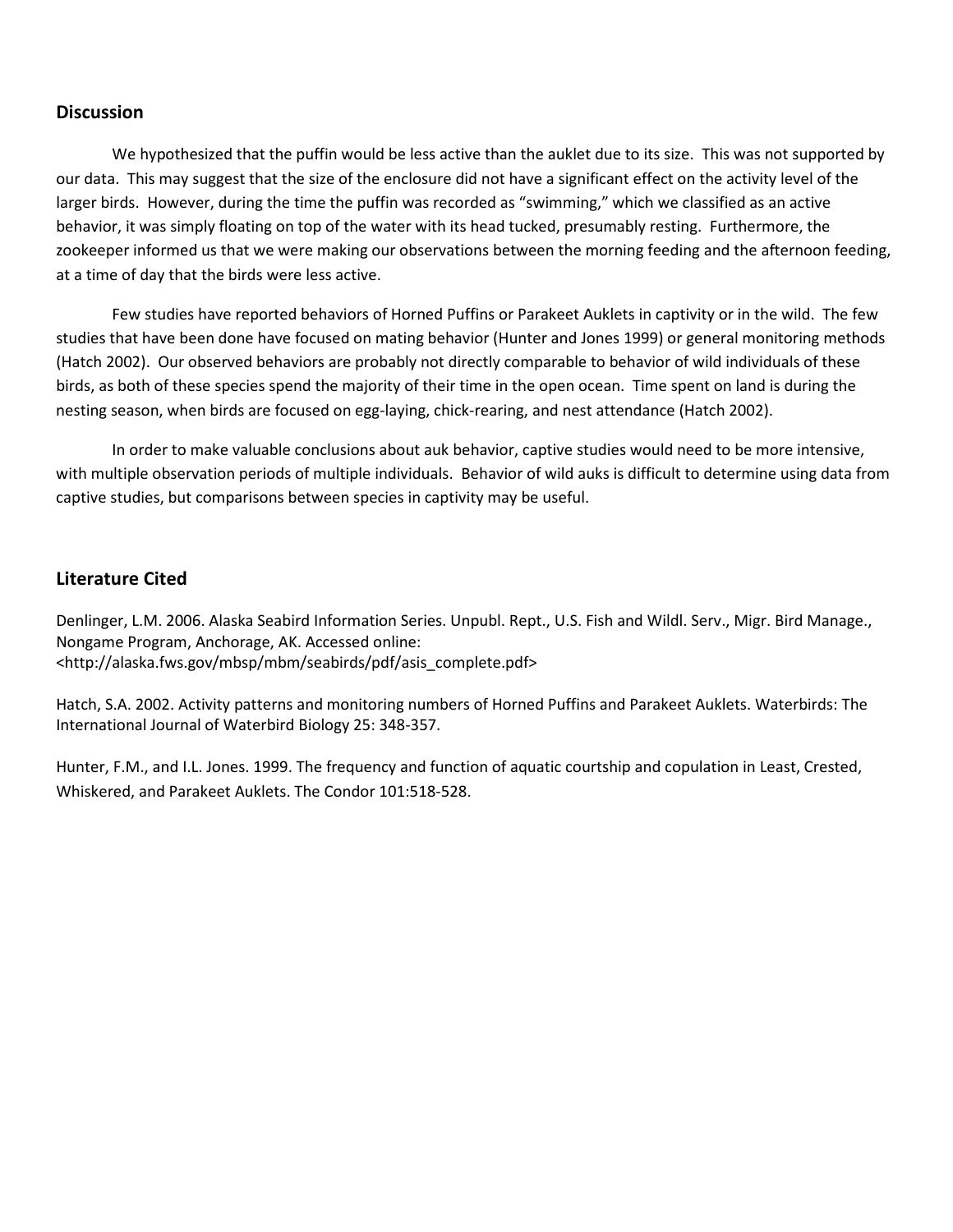Well done

A Snapshot of Scarlet Ibis Eudocimus ruber Behavior at the R. J. Reynolds Forest Aviary at The North Carolina Zoological Park, Asheboro, NC.

#### Jerome Brewster

#### Abstract

The basic behavior of one of a flock of eight Scarlet Ibis Eudocimus ruber was studied February 15th 2003, at the R. J. Reynolds Forest Aviary at The North Carolina Zoological Park in Asheboro, North Carolina, over a period of 1.5 hours using instantaneous scan sampling. Behaviors observed in declining order of time spent, included walking on the ground, sleeping, loafing on the ground, perching in a tree, preening, foraging, drinking, and intraspecific interaction. Percentages of time spent terrestrially versus arboreally and active versus non-active were observed to be relatively equal.

 $\frac{1}{\sqrt{2}}$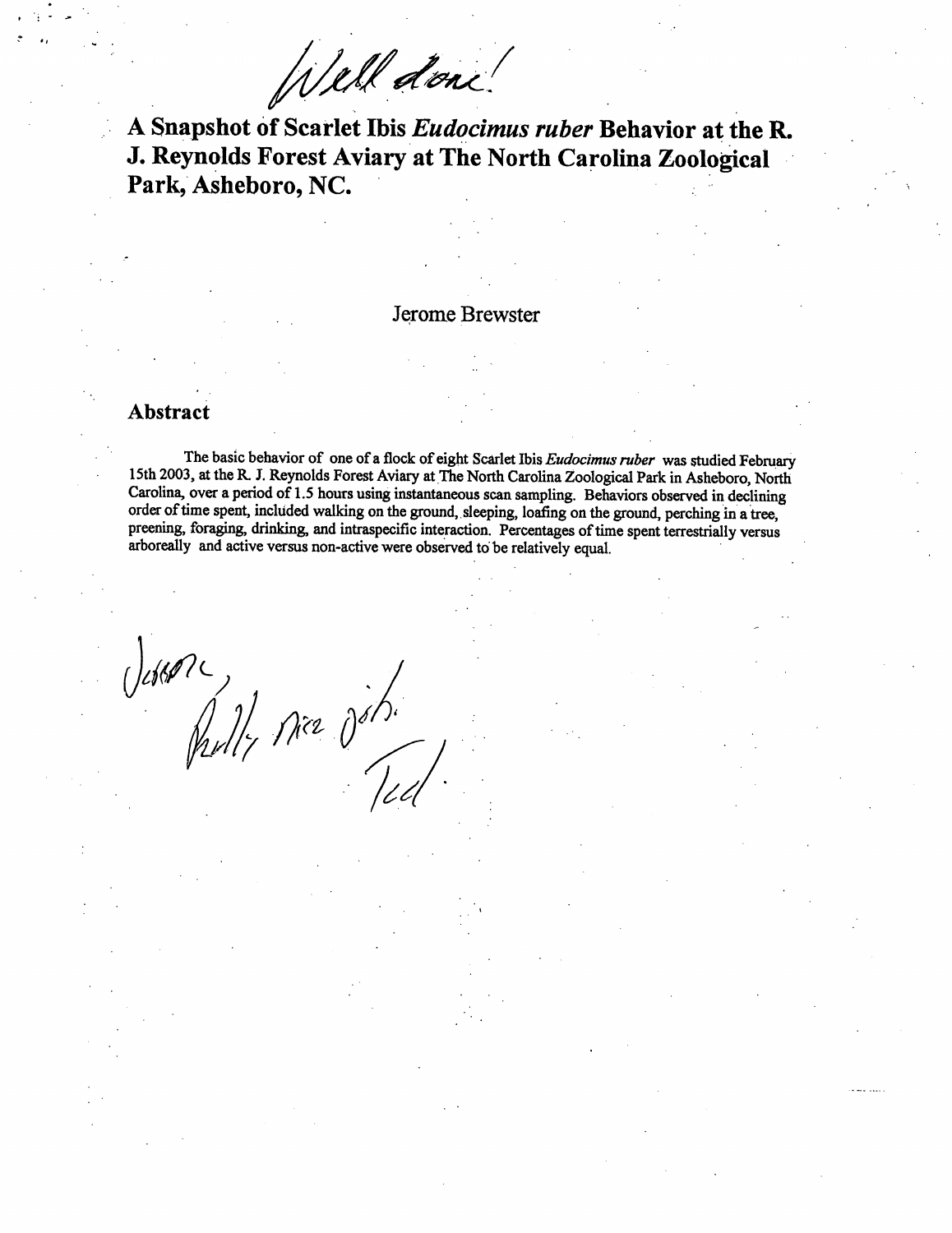# Introduction

The Scarlet Ibis Eudocimus ruber, is native to northern South America. Attempts at introducing the species into southern Florida failed, but escaped birds can sometimes be seen in the southeast U.S. (Kaufman 1996). Hybridization between the Scarlet Ibis and White Ibis (Eudocimus albus) of southeastern United States will occur in the wild. This suggests that the two separate species may actually be color morphs of one single species (Sibley 2001). Ibises are known to be highly social, and are most often found in flocks. They detect there food items mainly through touch by probing with the bill in shallow water and mud of various marsh or wetland areas (Sibley 2001). Their variable diet consists of numerous aquatic invertebrates and vertebrates as well as some plant materials (Kaufman 1996). Aside from foraging, Ibises spend most of their time resting and preening (Sibley 2001). A small flock of eight Scarlet Ibis is maintained in captivity at the R. J. Reynolds Forest Aviary at the North Carolina Zoological Park in Asheboro, North Carolina. Captivity provides an excellent opportunity to observe animal behavior in close quarters. A small simple behavioral study was conducted on one ibis of the flock of eight to determine basic behaviors of ibis in captivity including comparisons of time spent in active behavior versus non-active behavior as well as the use of arborial and terrestrial habitat portions of the aviary.

# **Materials and Methods**

The study was conducted on February 15th, 2003 at the previously mentioned R. J. Reynolds Forest Aviary at the North Carolina Zoological Park in Asheboro, North Carolina. The aviary consists of a glassed in complex with a habitat of lush, leafy tropical plants. Approximately 80 birds of about 35 species inhabit the aviary at any one time. A foot path leads through the entirety of the complex for visitors to travel as they view the exibit. An artificial stream is included to provide water for waterfowl, bathing, and drinking. Before sampling began, the target species was observed for 10 to 15 minutes to determine categories of behavior. Following this, one individual ibis was identified as the subject for specific sampling. The ibis chosen was identified by its mostly black, slightly malformed bill. Instantaneous scan sampling was then performed on the test subject for 1.5 hours, at an interval of 30 seconds. This made for a total of 180 observations.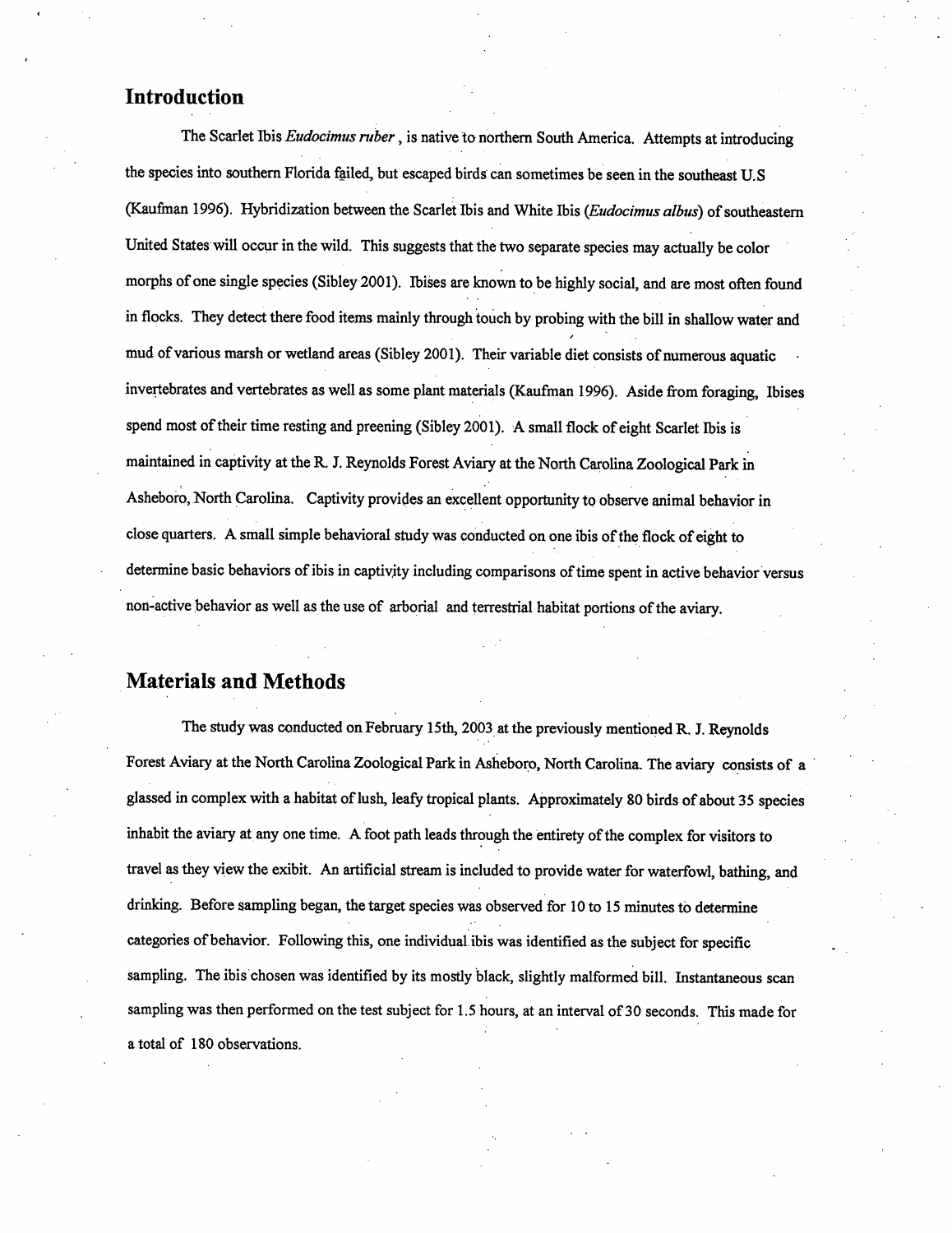# **Categories Of Behavior**

The categories of behavior were chosen to be all inclusive of every possible behavior that might be seen, and included perching in a tree, loafing on the ground, walking on the ground, bathing, preening, sleeping, foraging, drinking, flying and intraspecific interaction. Perching and loafing were essentially defined as the same absence of movement, but one occurred in a tree, and the other was on the ground. Preening behavior included a posture of holding the wings open to facilitate drying. Sleeping was defined as the posture of the bird with the bill tucked back in wings. Intraspecific interaction was defined as any behavior between 2 or more ibis. Note was also made of weather an activity occurred in the tree branches or on the ground.

# **Analysis**

After the data were collected, behaviors were tabulated and the percentage of time of each behavior was determined. Secondly, the behaviors were divided into categories of active versus non-active, and arborial versus terrestrial.

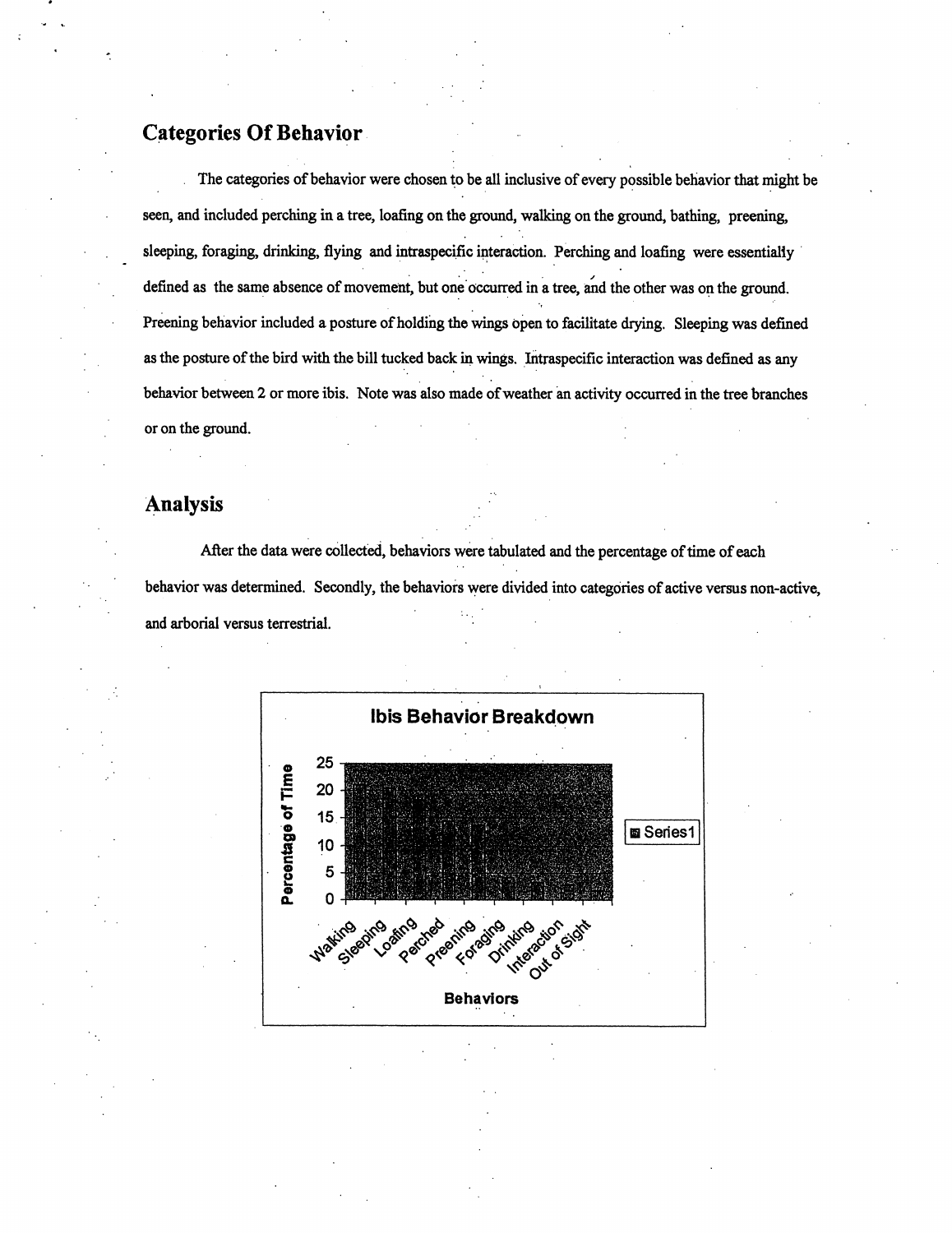



# Results

The data indicate a wide distribution of time spent in many of the behavior categories. No one or two behaviors monopolized the ibis's time. Also, a relatively equal amount of time was spent in active and non-active behavior, as well as terrestrially and arboreally. Of the original behavior categories, bathing and flying were the only ones not observed at all during the test period. The interactions between ibis included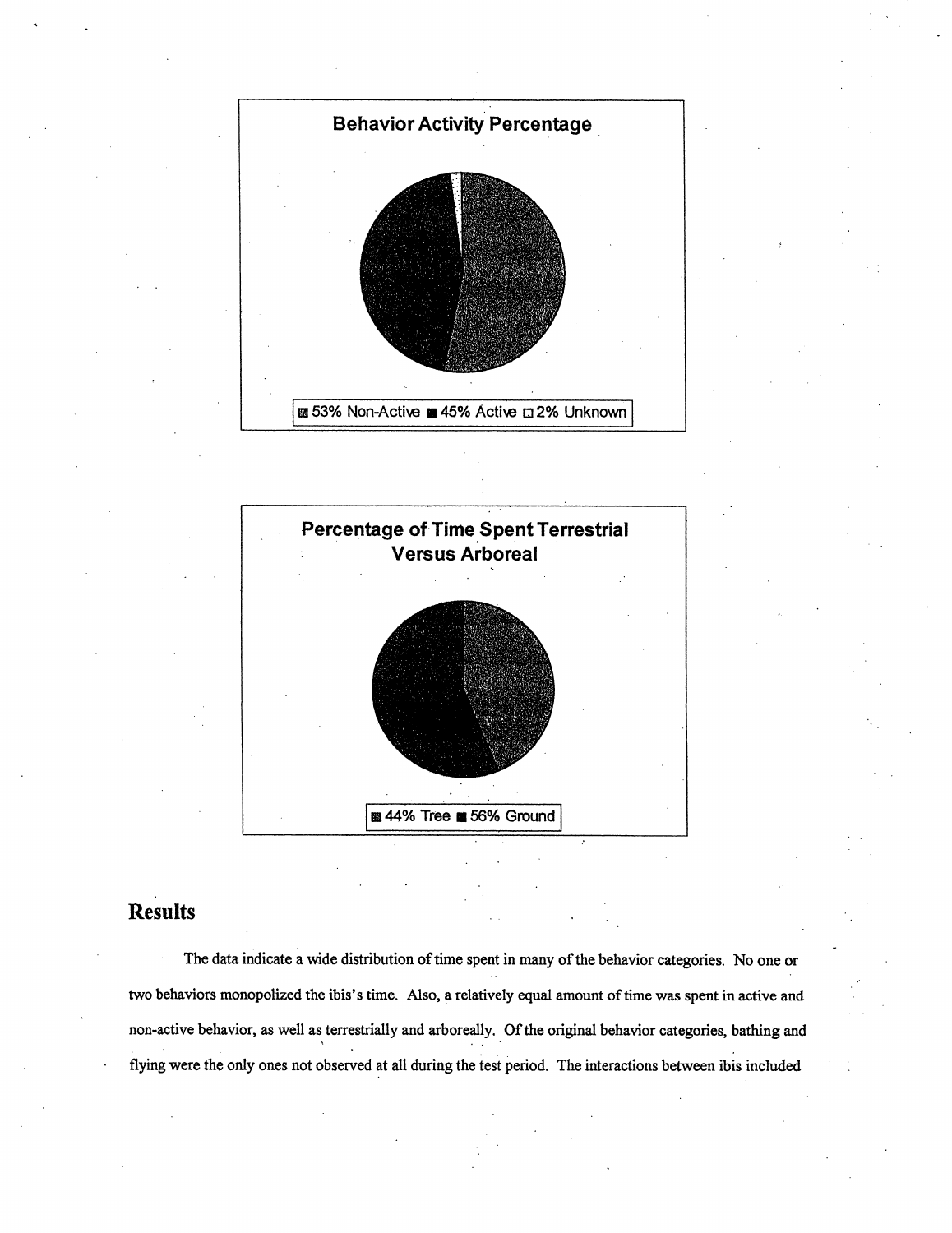only 5 instances of a brief one to two second squabble. These squabbles appeared to be associated with a particular foraging area of the aviary. No instances of courtship or breeding behavior were noted. The ibis did maintain a loose flock at all times though, never separating by more than approximately 30 feet. Also of note was the absence of any vocalizations.

# **Discussion**

The general breakdown of the captive ibis behavior appear to be very similar to what has been observed previously in the wild with resting and preening being the most common behaviors when the bird is not foraging (Sibley 2001). Contrastingly, the data indicate approximately 20% of the time spent walking on the ground. In hindsight this walking was often associated with foraging behavior and could likely be placed in that category. Although flying and bathing were not observed at all during the test period, immediately prior to the beginning of the test period, these behaviors were noted. This behavior study provides only the most limited amount of data concerning captive ibis behavior. To make the data more reliable, numerous random sampling periods must be considered as a whole. Time was limited in this case, but this study could be used to help set up a more in depth study of captive ibis behavior. Rather than just the most simple individual data, behavior of the whole flock, and greater inter and intraspecific behavior, including courtship and mating practices would provide a much more detailed look at ibis.

# References

Wilson, C. C. Methods of Observational Research in the Zoo Setting, Department of Psychology,

University of Washington.

Kaufman, K. 1996, Lives of North American Birds, Houghton Mifflin, Boston, MA Sibley, D. A. 2001, The Sibley Guide To Bird Life & Behavior, Knopf, NY.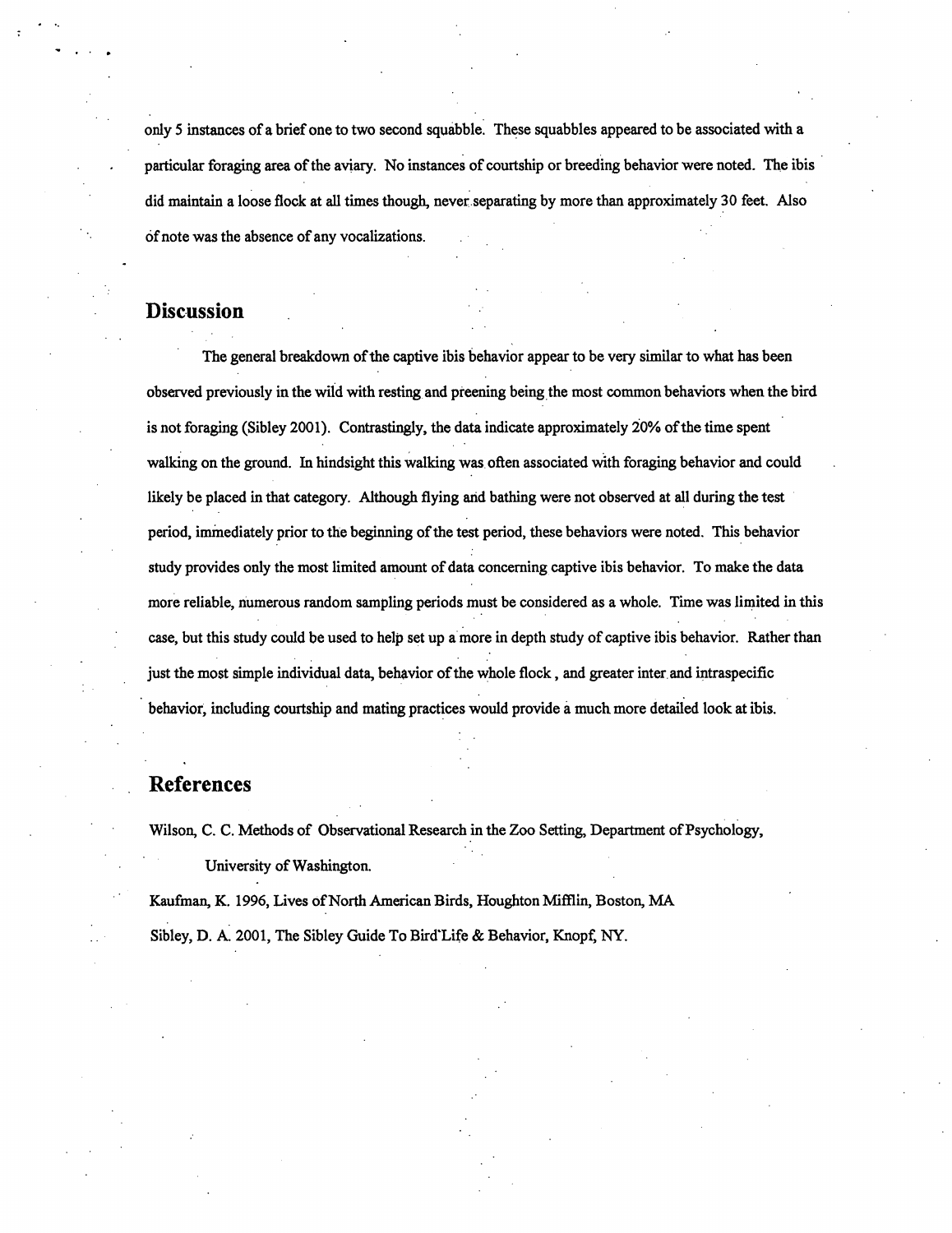Very Inferenting

Agonistic Behavior of a Captive Gila Woodpecker (Melanerpes uropygialis)

your,<br>Mayon, Aufy of your after the pool!<br>Alp the Kerl Salina Kovach has you did you!

ZO 501 Ornithology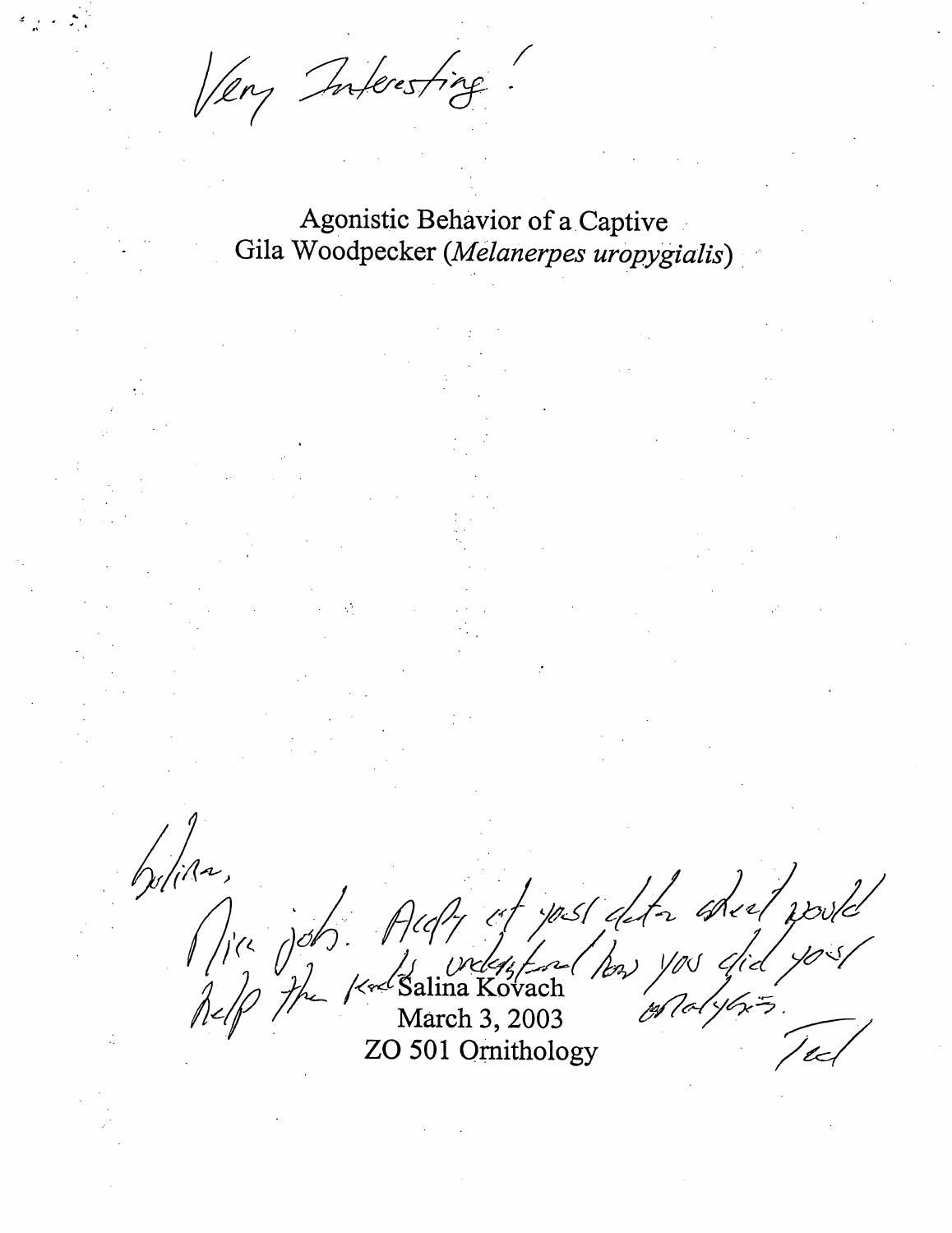#### Introduction

Gila woodpeckers (Melanerpes uropygialis) are known to be extremely aggressive towards both conspecifics and individuals of other species when defending their nest holes and nest sites (Brenowitz 1978). Agonistic behavior has been exhibited towards Common Fickers (Colaptes auratus), European starlings (Sturnus vulgaris), bronzed cowbirds (Tangavius geneus), and thrashers (Toxostoma spp.) (Bent 1939, Brenowitz 1978, Gilman 1915, Kerpez and Smith 1990). The larger male is the primary nest defender and attacks more frequently than females (Martindale 1982). There are several different gila woodpecker vocalizations associated with agitation and territorial defense including a "gravel call" given when antagonized by other species (Brenowitz 1978). The captive gila woodpecker (GWP) was chosen for a focal animal study (Wilson ????) to observe his aggressive behavior towards several white-winged doves that had been added to the enclosure during the prior day. Preliminary observations revealed the woodpecker attacking the doves that landed on top of the stump bearing his cavity. One zookeeper remarked that the gila woodpecker had pulled tail feathers from two of the doves the day before. The intent of this study was to categorize the woodpeckers activities and locations, and to examine how often the gila woodpecker exhibited aggressive behavior towards the doves.

#### **Study Area and Methods**

Observations were conducted from 1:30-3:00 pm on Saturday February 15, 2003 in the Sonoran Desert exhibit at the North Carolina Zoological Park in Asheboro. The enclosure (Figure 1) which houses the woodpecker is also home to house finches (Carpodacus mexicanus), inca doves, white-winged doves (Zenaida asiatica), phainopepla (Phainopepla nitens), and a female Gambel's quail (Callipepla gambelii). A black-chinned hummingbird (Archilochus alexandri), many Gambel's quail, and several doves roam free within the exhibit but outside of the enclosure. Vegetation present in the enclosure includes a century plant (Agave parryi), desert broom (Baccharis sarothroides), and desert ironwood (Olneya tesota). The glass front of the woodpecker enclosure was covered in strips of brown paper to give the white-winged doves a less exposed environment in which to be introduced to the exhibit. The paper strips made the observation of the woodpecker a little more difficult; however, they also shielded the observer from the subject so behaviors of the subject were not influenced by the actions of the observer or passersby. The size of the enclosure was small enough so that the woodpecker could be continually monitored. The paper strips did not prevent observation at any time. Preliminary observations facilitated the formulation of categories describing the woodpecker's activities and locations (Tables 1, 2). During the observation period, the activities and locations were recorded every twenty seconds using instantaneous sampling (Wilson ????). A countdown stopwatch with an earpiece beeped to mark the end of the time interval. A total of 275 observations were made.

#### **Results**

The gila woodpecker spent most of the time (79.64% of observations) in or on his cavity stump with the majority of time spent inside (Table 1). When not in this location, he was frequently observed on his favorite perch on the other side of the enclosure. The most frequent activity was vocalization (Table 2) Most vocalization took place on his favorite

perch rather than on the cavity stump (Table 3). Pecking or drumming took place in several locations (Table 4). The GWP did not spend any time near the doves. No attacks were recorded or witnessed during the observation time.

 $\mathbf{1}$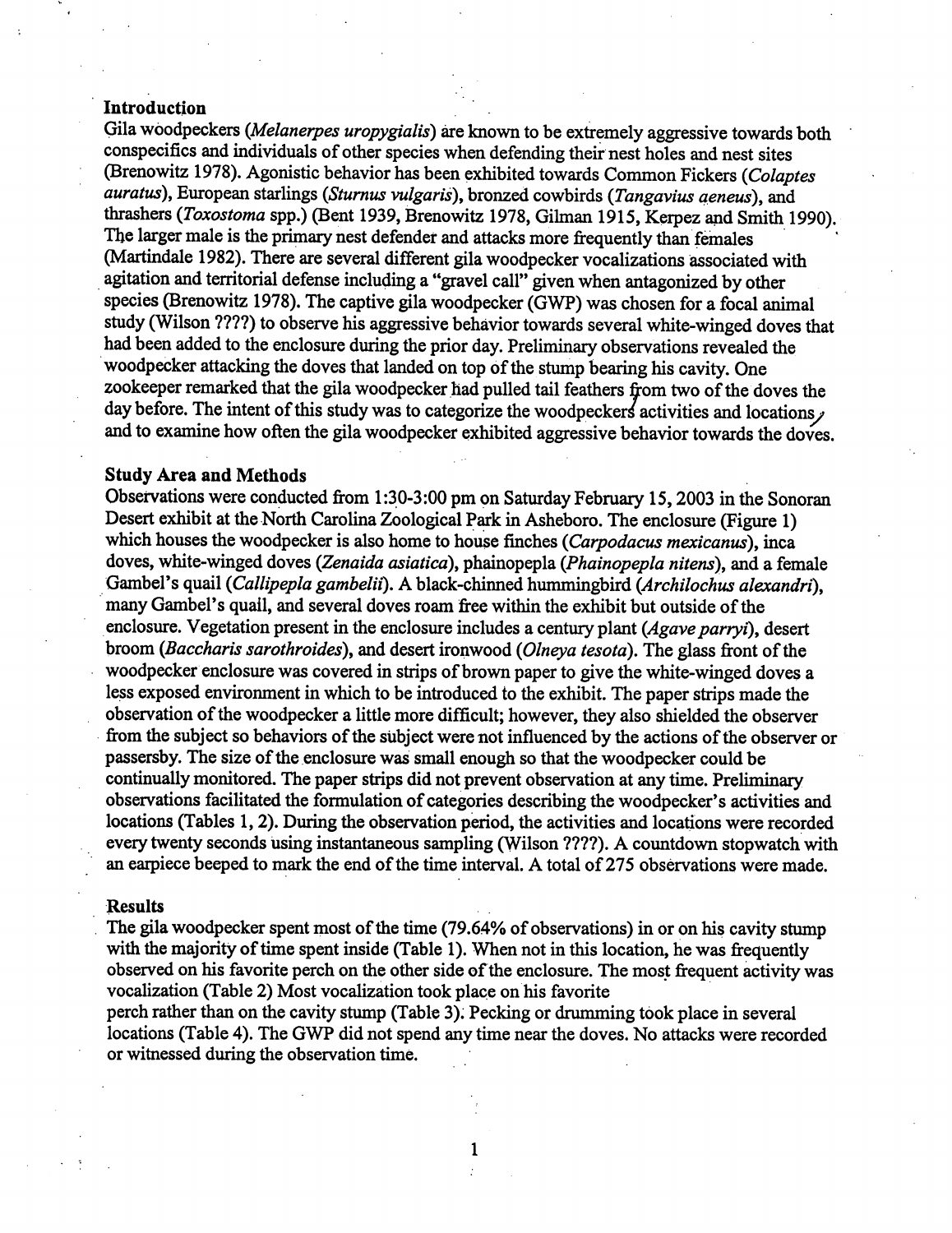Table 1: Observed locations of the gila woodpecker and the percent of observations in which the woodpecker was present at these locations.

| Locations               |                 |                                                         |       |                     |       |                           |          |       |
|-------------------------|-----------------|---------------------------------------------------------|-------|---------------------|-------|---------------------------|----------|-------|
| Inside<br><b>Cavity</b> | <b>Head out</b> | In Cavity on Top of On Side   On Base I<br><b>Stump</b> |       | of Stump   of Stump | Fence | Favorite<br><b>Branch</b> | Branch 2 | Ledge |
| 45.09                   | 9.82            | 12.73                                                   | 11.64 | 0.36                | 1.09  | 13.09                     | 1.09     | 3.27  |

Table 2: Observed activities of the gila woodpecker and the percent of observations in which the woodpecker exhibited these actions.

| <b>Example 1</b>     |      |      |                  |  |  |
|----------------------|------|------|------------------|--|--|
| Vocalizing   Pecking |      |      | Flying   Feeding |  |  |
| 11.27                | 4.73 | 1.09 | 2.91             |  |  |

Table 3: Percent of recorded vocalizations at each location.

 $\hat{\mathbf{r}}$ 

| Top of<br>stump | Side of<br>Stump | Inside<br>Cavity | Inside<br>Cavity with<br><b>Head Out</b> | <b>Favorite</b><br>Perch | Branch 2 | Ledge | Fence |
|-----------------|------------------|------------------|------------------------------------------|--------------------------|----------|-------|-------|
| 25.81           | 3.23             | 6.45             | 3.23                                     | 54.84                    | 6.45     | 0.00  | 0.00  |

 $\overline{2}$ 

Table 4: Percent of pecking observations at each location.

| <b>Inside</b> | Side of      | <b>Favorite</b> |
|---------------|--------------|-----------------|
| Cavity        | <b>Stump</b> | Perch           |
| 30.77         | 38.46        | 30.77           |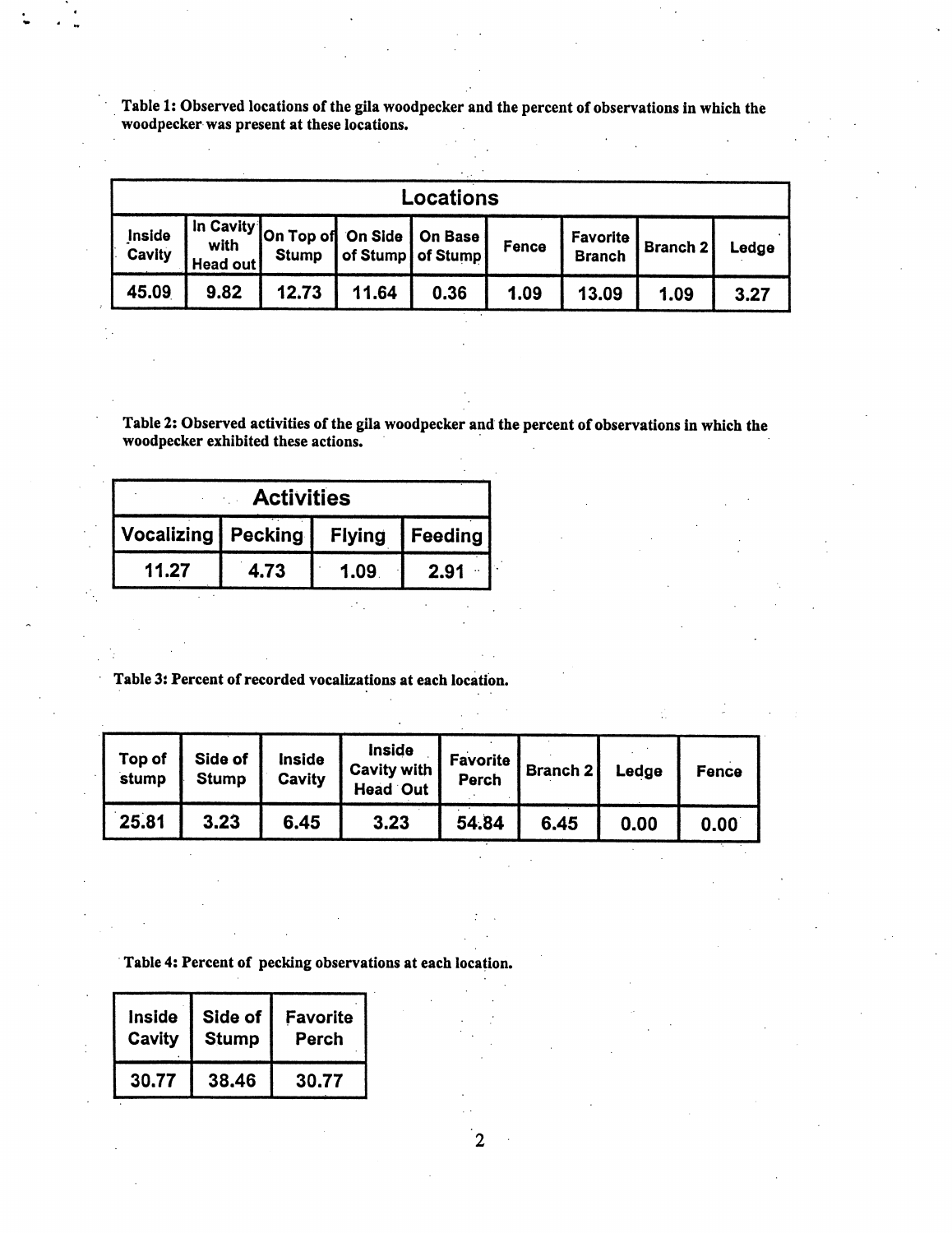#### **Discussion**

The time available to observe the gila woodpecker was a time of the day that the zookeeper referred to as "nap time". It is the time of the day when in the wild, the woodpecker would be the least active. The doves spent most of the time sleeping, or preening in one corner of the cage. Towards the end of the observation period, when they did fly, they mostly flew in small circles returning to the perch they had flown from. They only landed on the woodpecker's stump a few times, and no aggressive behavior resulted. An examination of the woodpecker's aggressive behavior should have been done earlier in the day when both the woodpecker and the doves were most active. What is unknown is whether the activity level was typical of the GWP's afternoon or whether it was greater in response to the presence of the doves. If the GWP had been observed prior to the introduction of the doves, it would be possible to compare the activity levels. Gila woodpeckers are very vocal. Was the GWP more vocal than usual? The types of vocalizations were not distinguished during the study because there was not enough time to observe the GWP and categorize the vocalizations prior to beginning the timed observations. It is possible that some vocalizations were antagonistic. Drumming according to Lawrence (1967), as reported by Brenowitz (1978) is a territorial announcement. It wound be interesting to determine if the GWP was more active than usual in this respect. The GWP spent the majority of the time in and around is cavity. Does he usually spend so much time here, or did he remain close to discourage the doves?

#### **Conclusion**

The initial intent of this study was to document antagonistic behavior of a captive gila woodpecker towards white winged doves. Because the observations were made during a period of the day characterized by inactivity, what resulted was a catalogue of the woodpecker's activities and locations during the study time with no indication of how it may or may not be related to the presence of the doves. If the focal subject could have been chosen and researched prior to the field observations, a better study would have resulted. Further research might include removing the doves and comparing the activity level to when the doves had been present.

3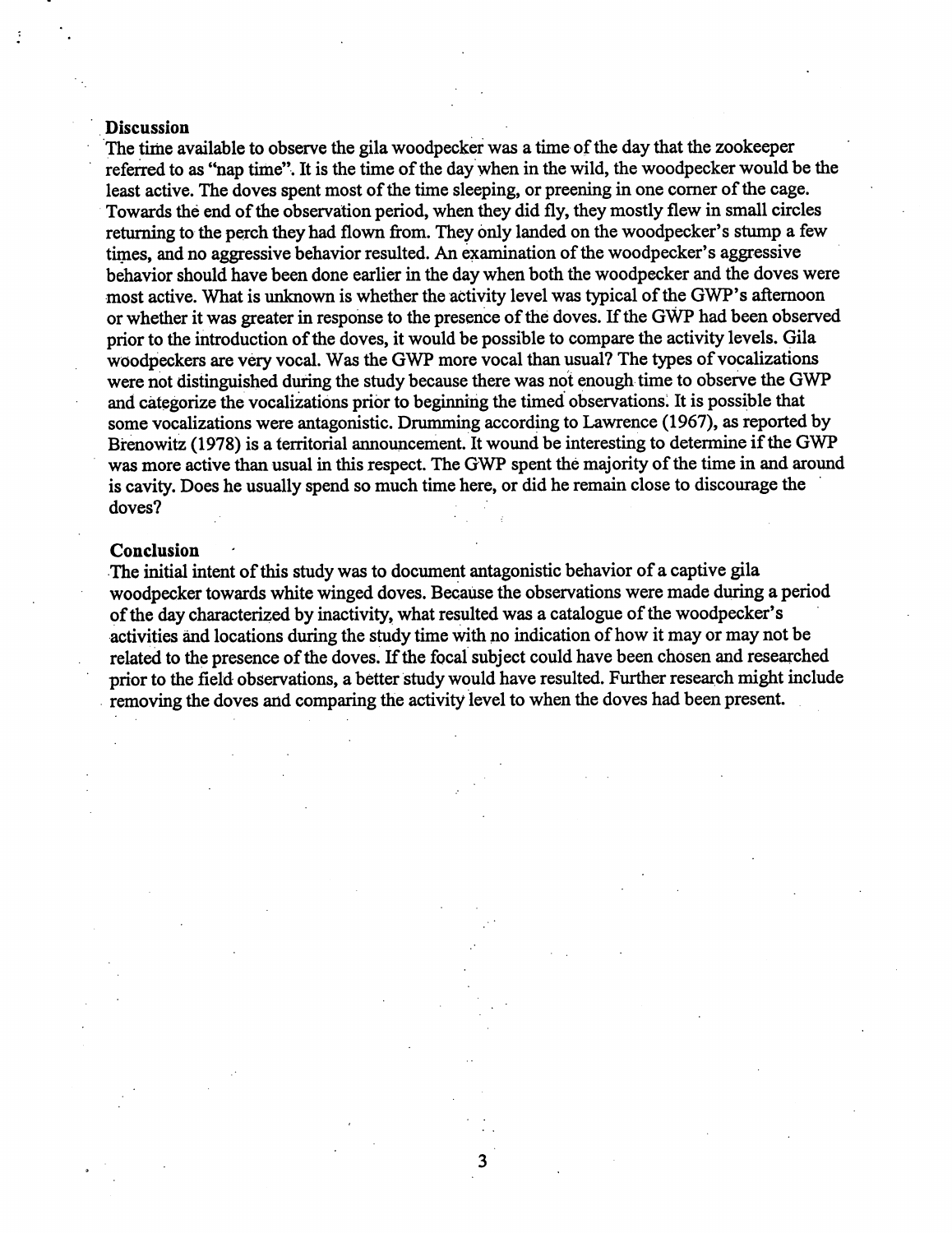

Figure 1: map of gila woodpecker enclosure.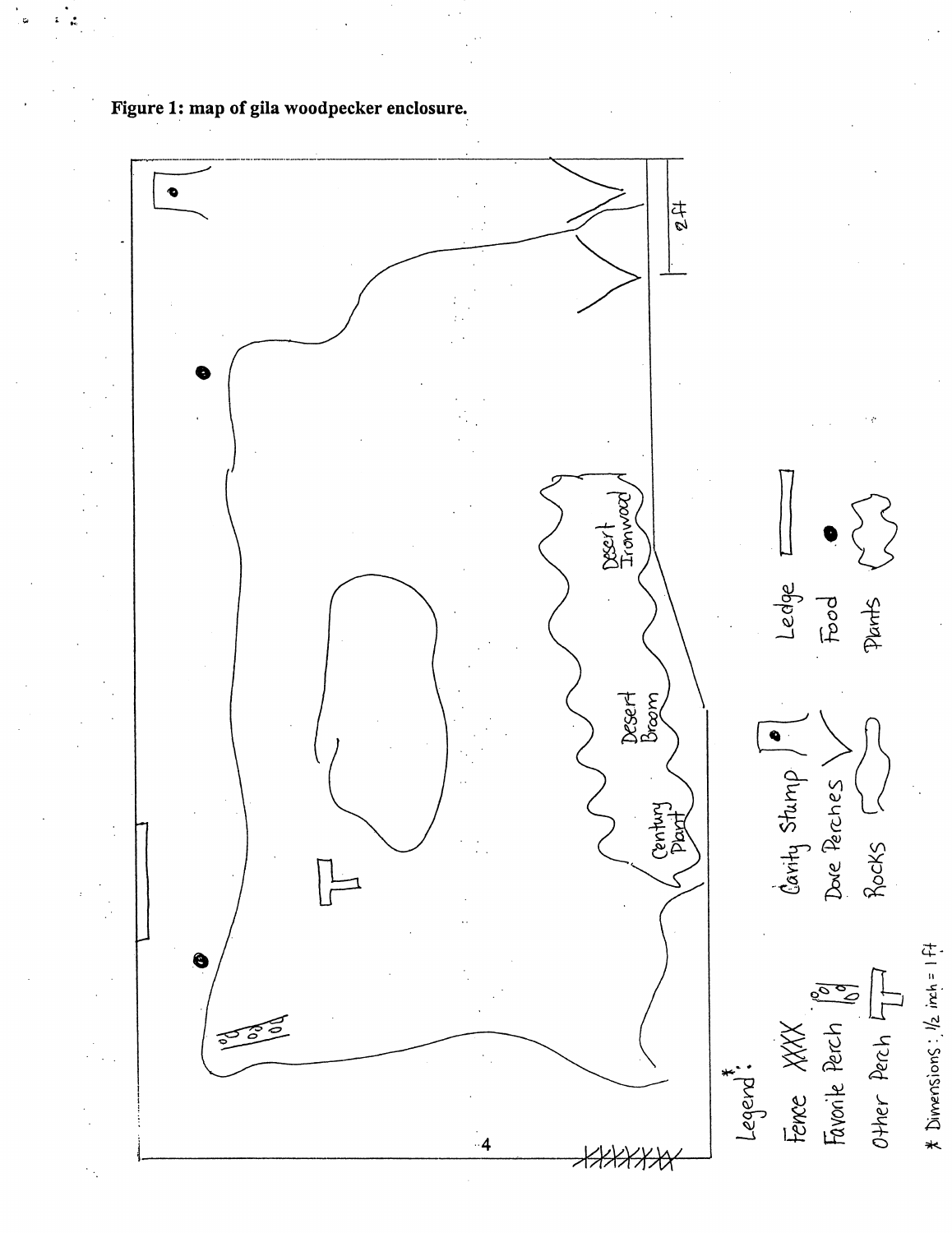# **Literature Cited**

Bent, A.C. 1939. Life histories of North American Woodpeckers. U.S. National Museum Bulletin 174.

Brenowitz, G. L. 1978. Gila Woodpecker Agonistic Behavior. Auk 95:49-58.

Gilman, M. F. 1915. Woodpeckers of the Arizona lowlands. Condor 17:151-163.

Kerpez, T. A. and N. S. Smith. 1990. Competiton between European starlings and native woodpeckers for nest cavities in Saguaros. Auk 107: 367- 375.

Martindale, S. 1982. Nest defense and central place foraging: a model and experiment. Behavioral Ecology and Sociobiology 10: 85-89.

5

Wilson, C.C. Methods of observational research in the zoo setting.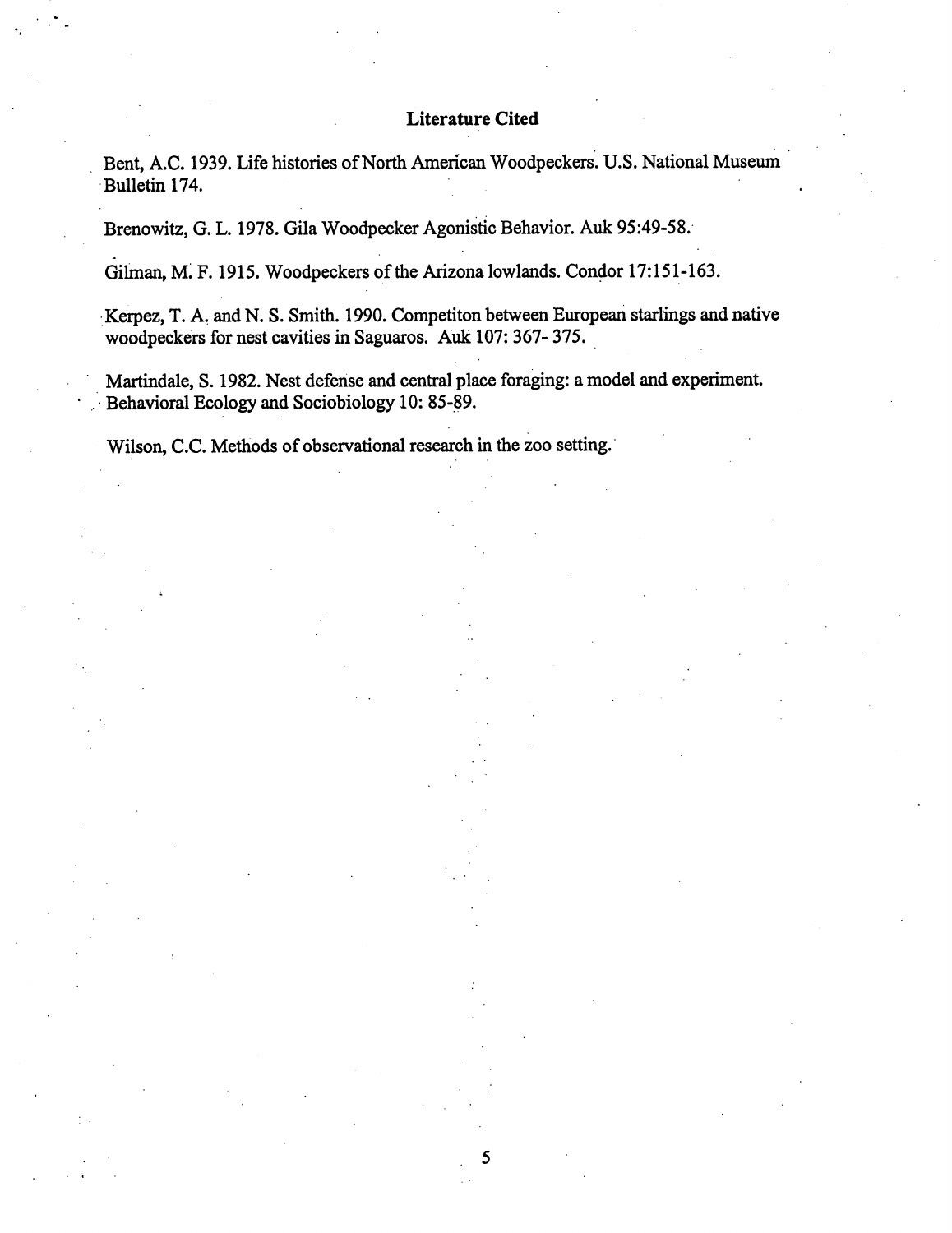# **A comparison in the behaviors of three species of Alcidae in the North Carolina Zoo**

**ABSTRACT:** Seabirds of the family Alcidae usually live in large colonies on rocky island cliffs. While there are certainly many evolutionarily conserved behaviors among all species, each species should have developed some unique ethological characteristics. In order to study this, I observed the captive behaviors of the Thick-billed Murre (*Uria lomvia*), the Horned Puffin (*Fratercula corniculata*), and the Parakeet Auklet (*Aethia psittacula*). From this small study, I found a notable difference in each species' affinity for water, their preening habits, and the size of their social groups. Though their behavior at a zoo may differ from wild populations, any difference in behavior might emphasize some evolutionary distinction. In the future, this study would ideally compare both intraspecific and interspecific social interactions.

## **INTRODUCTION**

While birds of the order Charadriiformes are fairly diverse morphologically and ecologically, most have evolved to efficiently make use of the ocean and its shore. Among these, members of the family Alcidae are particularly adept at surviving in colder northern climates and swimming underwater to catch fish. In the wild, they will spend most of their time out at sea while only coming to shore in order to breed. Thus, their wings are short and adapted for both aerial and submarine flight (Robbins, Bruun, and Zim 1966).

Because all members of Alcidae share a common ancestor, it is likely that there are many behaviors shared between them. Also, since they all are pelagic arctic or subarctic birds living in a harsh climate, it would not be surprising for them to have similar life history characteristics. Additionally, most species in the family are colonial in some part (Birkhead 1985), emphasizing the importance of social interaction amongst this taxon. However, because each of these species is genetically distinct, unique behaviors are likely develop. For example, while many alcids are known to breed on the same islands, Common Guillemots, Razorbills, Black Guillemots, and Puffins prefer to breed in different areas of a coastal cliff, which unsurprisingly leads to distinct associated behaviors (Tschanz 1990).

Many wild behaviors might be altered in captive populations, but any distinctions that can be observed in zoos could still be evidence of interspecific differences. Thus, as long as a study is not specifically focusing on natural behaviors of organisms, captive conditions could still emulate behavioral divergence. Therefore, I attempted to observe and quantify the behavioral differences of three different species of Alcidae, the Thick-billed Murre (*Uria lomvia*), the Horned Puffin (*Fratercula corniculata*), and the Parakeet Auklet (*Aethia psittacula*), at the North Carolina Zoo. Though the sample size of this experiment might not be adequate for strong conclusions, I should at least be able to gain a better understanding of the particular birds in the exhibit.

#### **METHODS**

This study was conducted at the North Carolina Zoo in Asheboro, North Carolina. All three species (*U. lomvia*, *F. corniculata*, and *A. psittacula)* were held in the same exhibit, which consisted of a deep pool of water and a ridgy side for the birds to rest when out of the water. The ridges extended upward several meters so that smaller auklets could climb and perch. All together, there were about 50 individuals in the exhibit, consisting of five murres, and around twenty of each puffins and auklets.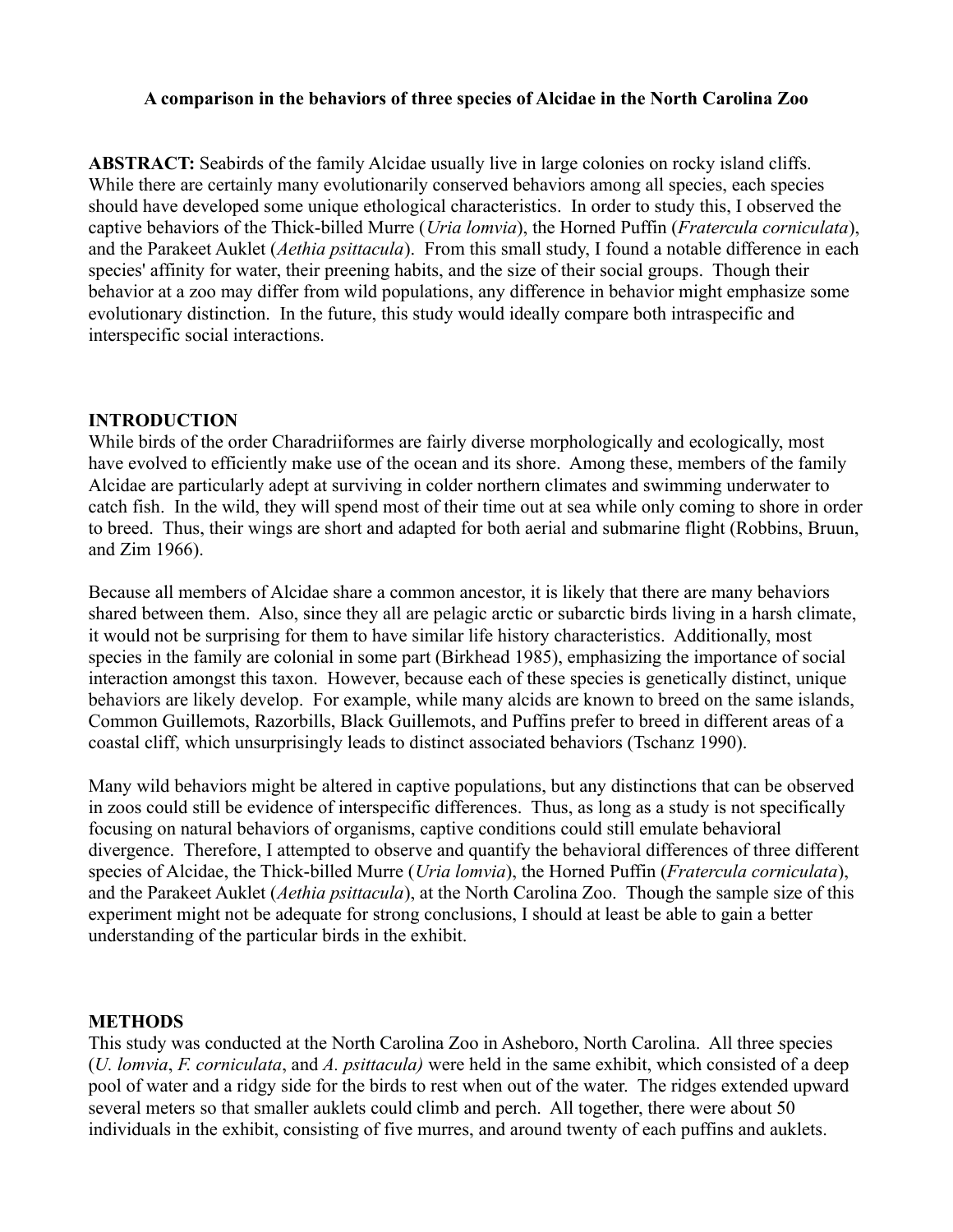During the short amount of time that the study could be conducted, a zookeeper was cleaning the cage which might have affected the behavior of the birds.

For each species, I attempted to select three "random" individuals, but the crude "spin and point" method is certainly a rough approximation, at best. Once the individual was selected, I tried to find any identifying features in case the individual became lost from vision. I observed each individual separately for five minutes, and every 15 seconds, recorded a few things about their behavior. These included whether or not the bird was in the water, whether or not the bird was preening, and how many conspecifics were within a two foot radius.

Once data on the nine birds was collected, it was transcribed digitally. Statistical comparisons were made using an ANOVA in JMP. A Tukey-Kramer post-hoc analysis was then used to compare the means between each species.

# **RESULTS**

All three species spent a different amount of time in the water  $(P<0.0001, F=45.1)$ . The murres spent 92% of the time in the water, which was significantly more than the puffins which spent 67% of the time in water, and both were significantly more often than the auklets' spending 33% of the time in the water. (Tukey-Kramer HSD, q=2.36). Auklets and puffins preened more often than murres (P<0.0001, F=12.7). While there was significant difference between the auklets preening 27% of the time and the puffins preening 18% of the time, they were both different from the murres' 1% (Tukey-Kramer HSD,  $q=2.36$ ).

Lastly, it is difficult to make any comparisons between the surrounding conspecifics, as I did not record the total population size of any species but the murres. If I were to make a comparison purely on numbers, there would be a significant difference between the conspecifics within the radius (P<0.0001,  $F=28.8$ ) with puffins having significantly more nearby conspecifics (3.0) than both murres (2.0) and auklets (1.6) (Tukey-Kramer HSD, q=2.36). However, there were far fewer murres than either of the other species making the percentage of nearby conspecifics 50% on average.

# **DISCUSSION**

With the small sample size that I collected. I was able to show that different Alcid species were behaviorally distinct. Since I was not familiar with any species' behavior prior to this study, I was unable to hypothesize specifically how these behaviors would vary. However, the evidence I have provided for their distinct behavior shows that there might have been some behavioral divergence within Alcidae evolutionary history.

The only questionable aspect on this analysis was in the conspecific radius comparisons. While it might be more accurate to compare species weighting on the number of conspecifics in the exhibit, it is far more reasonable to imagine 50% of four individuals around one bird than 50% of twenty birds. Regardless, these differing population sizes should have had some effect on the probabilities of all behaviors, but because the exhibit could not be altered, imperfect experimental design was inevitable. Also, in order to make any strong conclusions about these captive seabirds, it would be necessary to increase the sample size largely. Fortunately, if I were to repeat this, the experimental methods were simple and quick enough to gather a large amount of data in a short amount of time.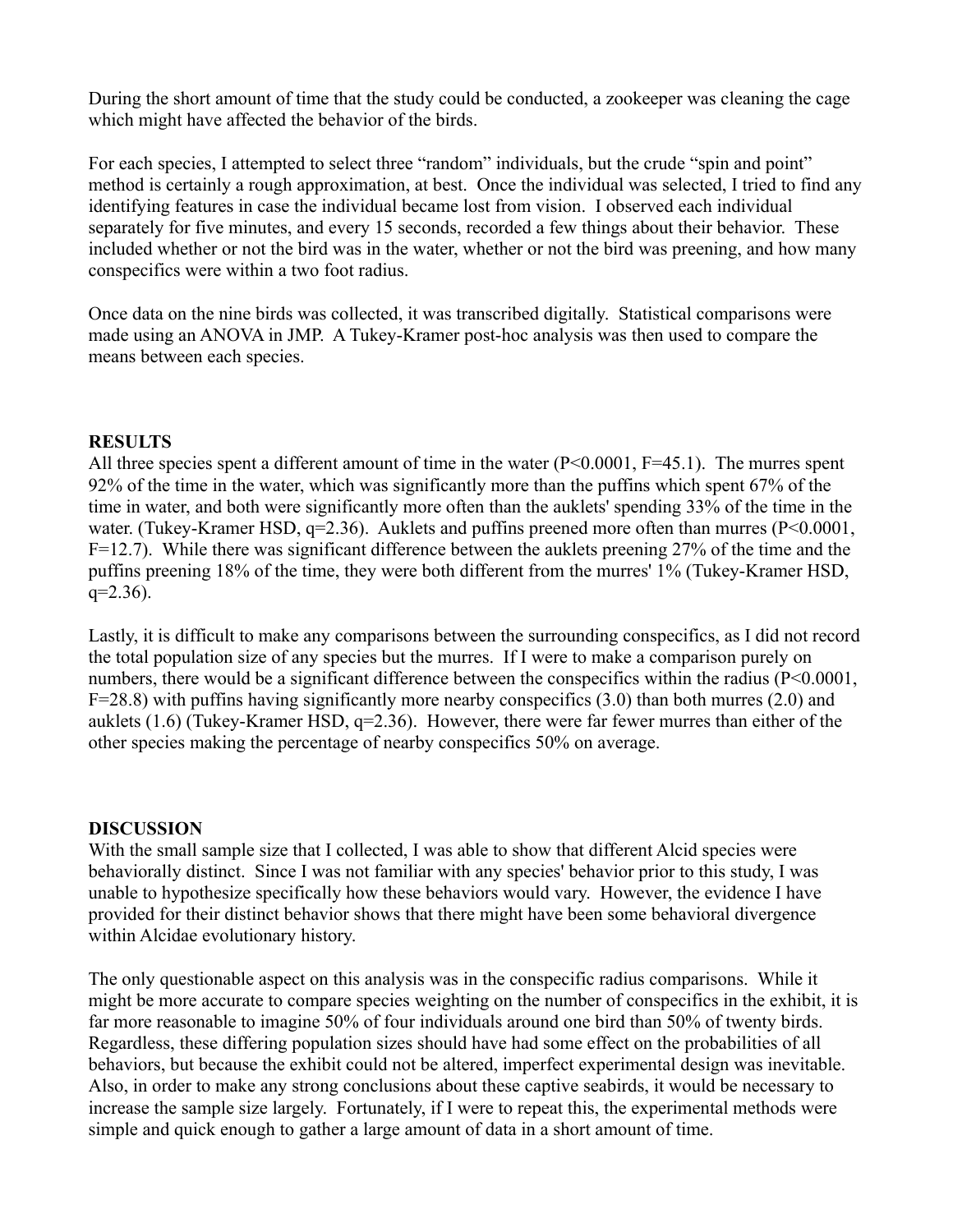It is also important to emphasize that this study was concerning only captive populations of Alcidae species. Even if more data was collected on their behavior from the North Carolina Zoo, wild populations could still exhibit far different behavior than what I witnessed. However, because this study means to emphasize differences in behavior and not specifics, and captive environments are probably more likely to influence similar behavior, it is still likely that differing captive behaviors are the result of divergent traits.

Though this study was successful, it would also be interesting to look at the difference between interspecific and intraspefic social behavior in Alcids. The data clearly shows that Alcids of the same species do like to be around one another, but perhaps the similarity in the family causes these captive Alcids to enjoy the company of other species as well. While this might be hard to record in a similar manner, it could help to understand colonial behavior in Alcids.

# **LITERATURE CITED**

Birkhead TR, 1985. Coloniality and social behavior in the Atlantic Alcidae. Pages 355-383 in The Atlantic Alcidae, Academic Press, Orlando, Florida.

Robbins CS, Bruun B, Zim HS, 1966. A Guide to Field Identification of Birds of North America. Golden Press, New York, New York.

Tschanz B, 1990. Adaptations for breeding in Atlantic Alcids. Netherlands Journal of Zoology 40:688- 710.



#### **FIGURES**

**FIGURE 1:** Murres spent more time in the water than puffins, and both spent more time in the water than auklets.